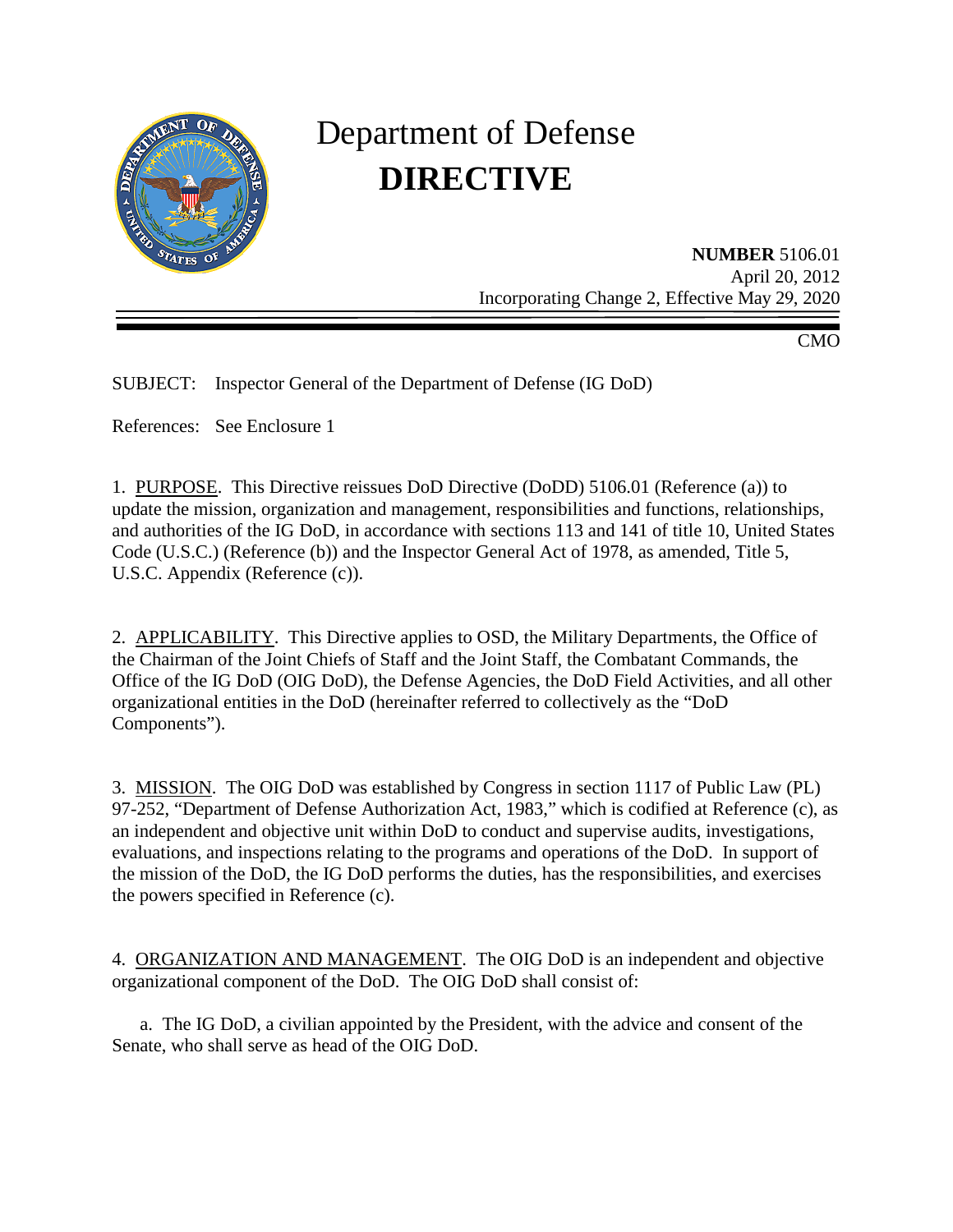b. A Principal Deputy Inspector General (IG) who shall serve as the Acting IG DoD when the IG DoD dies, resigns, or is otherwise unable to perform the functions and duties of the office, in accordance with sections 3345 through section 3349d of title 5, U.S.C. and DoDD 3020.04 (References (d) and (e)), and also perform the duties of the IG when the IG DoD dies, resigns, or is otherwise unable to perform the functions and duties of the office and there cannot be an Acting IG DoD pursuant to Reference (d).

c. Deputy IGs for Audit and Investigations in fulfillment of the requirement for an "Assistant Inspector General for Auditing" and an "Assistant Inspector General for Investigations," respectively, pursuant to Reference (c), and a Chief of Staff and such other Deputy and Assistant IGs as the IG DoD determines may be necessary for carrying out the OIG DoD mission, functions, responsibilities, and duties within assigned resources.

d. A General Counsel and Office of General Counsel that shall provide legal advice and counsel on all matters relating to the missions, functions, responsibilities, and duties of the OIG DoD. The General Counsel to the IG DoD is appointed by and reports directly to the IG DoD, in accordance with Reference (c).

e. Such other officers and employees, as may be necessary, to carry out the mission, functions, responsibilities, and duties assigned by statute or herein, within assigned resources.

## 5. RESPONSIBILITIES AND FUNCTIONS. The IG DoD shall:

a. Serve as the principal advisor to the Secretary of Defense on all audit and criminal investigative matters and for matters relating to the prevention and detection of fraud, waste, and abuse in the programs and operations of the DoD, in accordance with section 141 of Reference (b)*,* and Reference (c).

b. Initiate, conduct, supervise, and coordinate such audits, investigations, evaluations, and inspections within the DoD, including the Military Departments, as the IG DoD considers appropriate.

c. Provide policy and direction for audits, investigations, evaluations, and inspections, relating to fraud, waste, abuse, program effectiveness, and other relevant areas within OIG DoD responsibilities, pursuant to Reference (c).

d. Coordinate and clarify policy regarding OIG DoD duties, responsibilities, and functions with the DoD Components.

e. Monitor and evaluate the work of all DoD activities and non-Federal auditors relating to audits, investigations, evaluations, and inspections of DoD programs, missions, functions, and internal reviews, in accordance with Reference (c), and chapter 75 of title 31, U.S.C. (also known and hereinafter referred to as "The Single Audit Act of 1984, as amended" (Reference (f)).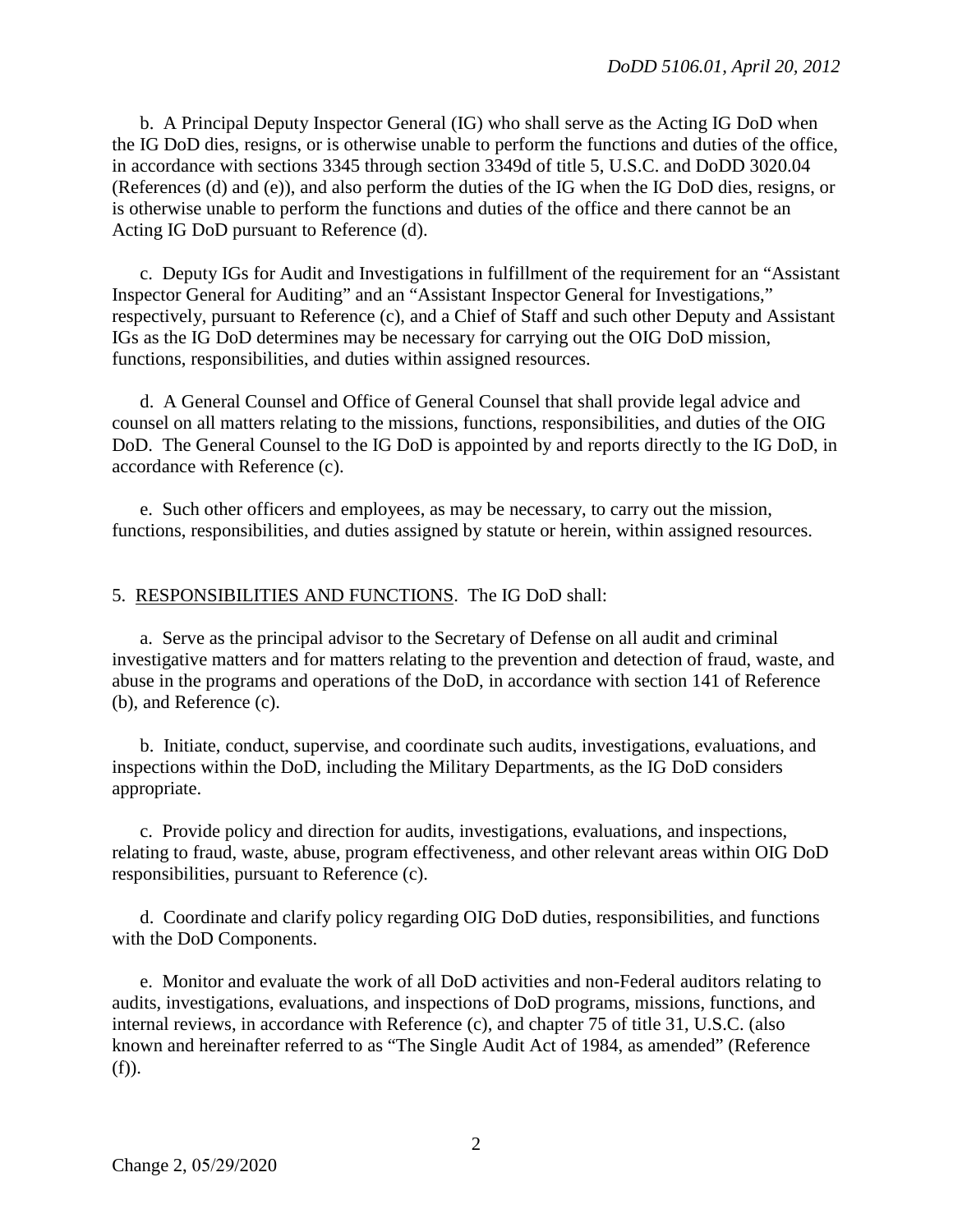f. Consider requests from DoD Components for the issuance of Subpoenas Duces Tecum seeking information from sources outside the Federal Government and Subpoenas Ad Testificandum seeking testimony from individuals not currently employed by the Federal Government or on active military duty, necessary for the performance of duties assigned by Reference (c).

g. Investigate, as the IG DoD considers appropriate, fraud, waste, and abuse uncovered as a result of contract and internal audits, investigations, evaluations, and inspections.

h. Establish policy, monitor and evaluate program performance, and provide guidance with respect to all DoD activities relating to criminal investigation and law enforcement programs, including coordination with the Department of Justice, pursuant to DoD Instruction (DoDI) 5525.07 (Reference (g)).

i. Establish guidelines for determining when non-Federal auditors may be used to ensure the appropriate use of non-Federal auditors and compliance with applicable auditing standards.

j. Coordinate and monitor access afforded to auditors, investigators, evaluators, or inspectors from DoD Components, non-DoD Federal agencies, or contracted companies for any review that requires access to DoD records or other information from DoD Components.

k. Develop policy regarding working with the Government Accountability Office (GAO) when the GAO conducts surveys, reviews, and other audit activities within the DoD. Serve as the DoD central liaison with the Comptroller General of the United States on all matters concerning GAO surveys, reviews, reports, and activities. Monitor and distribute information regarding GAO activities, with a view toward avoiding duplication and ensuring effective coordination and cooperation, consistent with DoDI 7650.02 (Reference (h)). In cases where the IG DoD is unable to facilitate resolution of disagreements among OSD Principal Staff Assistants and Heads of DoD Components regarding such surveys, reviews, reports, or activities, the IG DoD shall elevate the matter to the Secretary of Defense or Deputy Secretary of Defense for decision.

l. Establish policy, evaluate program performance, and monitor actions taken by all DoD Components in response to contract audits, internal audits, internal review reports, and audits conducted by the Comptroller General of the United States; and non-Federal auditors performing audits under The Single Audit Act of 1984, as amended. Establish policy and procedures for follow-up on the findings and recommendations of the GAO, the OIG DoD, and other DoD internal audit organizations, consistent with DoDI 7650.03 (Reference (i)).

m. Monitor and give particular regard to the activities of the internal audit, investigation, evaluation, inspection, and IG units of DoD Components (including those of the Military Departments), with a view toward avoiding duplication and ensuring effective coverage, coordination, and cooperation. This shall not limit or restrict the responsibilities and functions of the IG DoD, as stated elsewhere in section 5 of this Directive or authorized in Reference (c).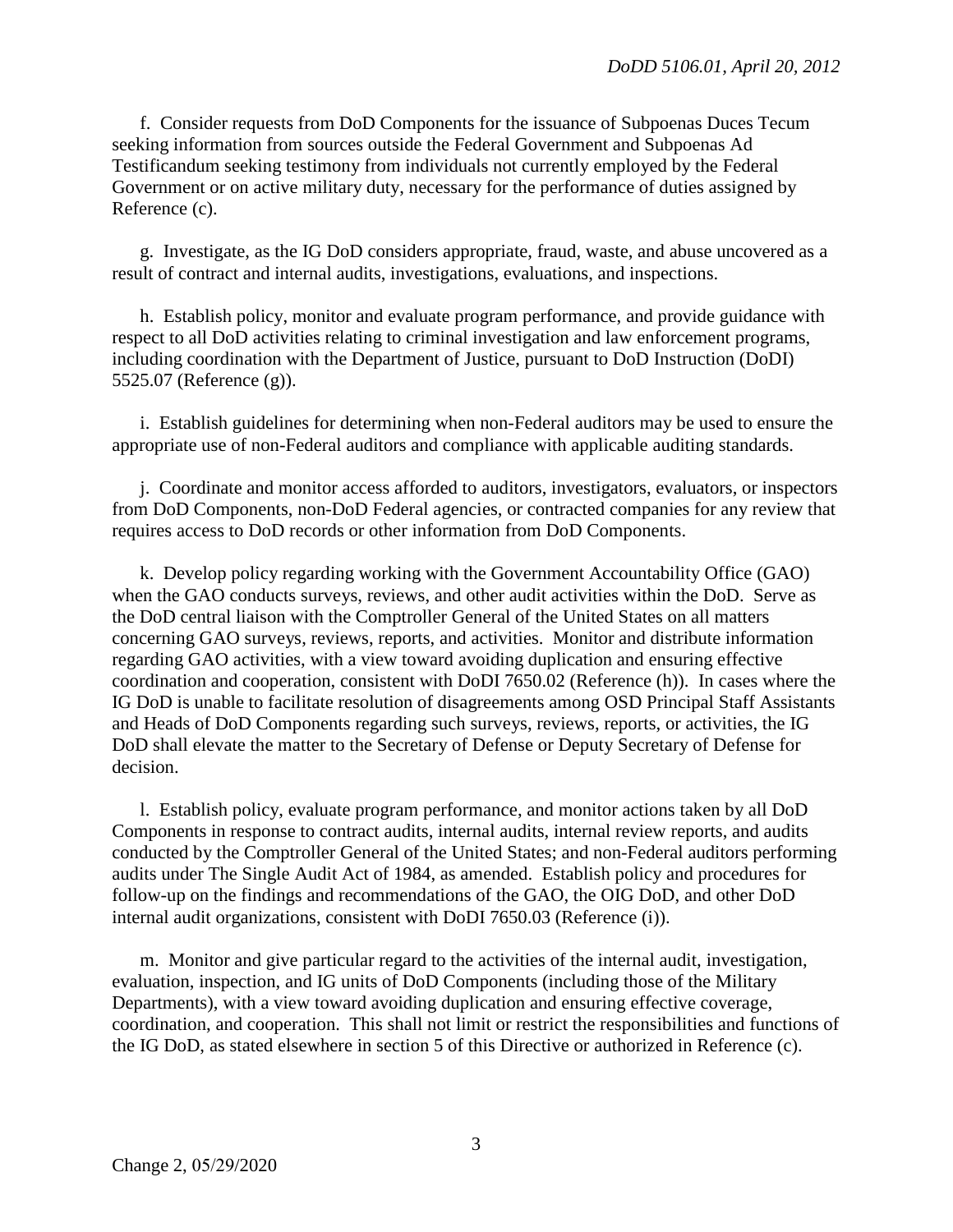n. Review existing and proposed legislation and regulations relating to DoD programs and operations and make recommendations concerning their impact on the economy and efficiency, or on the prevention and detection of fraud, waste, and abuse, in DoD programs and operations, in accordance with Reference (c).

o. Establish DoD policies for, and conduct, supervise, or coordinate other activities, carried out or financed by the DoD to promote economy and efficiency in administration, and to prevent and detect fraud, waste, and abuse in its programs and operations.

p. Establish DoD policies describing the relationships between DoD and other Federal agencies; State, tribal, and local governmental agencies; and nongovernmental entities with respect to:

(1) All matters relating to the promotion of economy and efficiency in the administration of, or the prevention and detection of fraud, waste, and abuse in, programs and operations administered or financed by the DoD; or

(2) The identification of participants in such fraud, waste, or abuse.

q. Keep the Secretary of Defense and the Congress fully and currently informed, including through the IG DoD Semiannual Report to Congress as required by Reference (c), of fraud, abuses, and deficiencies relating to the administration of programs and operations managed or financed by the DoD, including:

(1) Recommending corrective action in cases of fraud, abuse, or deficiency.

(2) Reporting on the progress made in implementing corrective actions.

r. Operate the Defense Hotline Program and direct its implementation in DoD Components, ensuring that inquiries resulting from allegations are conducted in accordance with applicable laws, DoD regulations, and policies. Receive and investigate, in accordance with Reference (c) and DoDI 7050.01 (Reference (j)), complaints or information concerning:

(1) Alleged violations of laws, rules, or regulations;

(2) Mismanagement, gross waste of funds, or abuse of authority; or

(3) A substantial and specific danger to the public health and safety involving the DoD.

s. Maintain a whistleblower protection program in DoD that encourages personnel to report fraud, waste, and abuse to appropriate authorities; provides mechanisms for addressing complaints of reprisal; and recommends remedies for whistleblowers who encounter reprisal, consistent with applicable laws, regulations, and policies.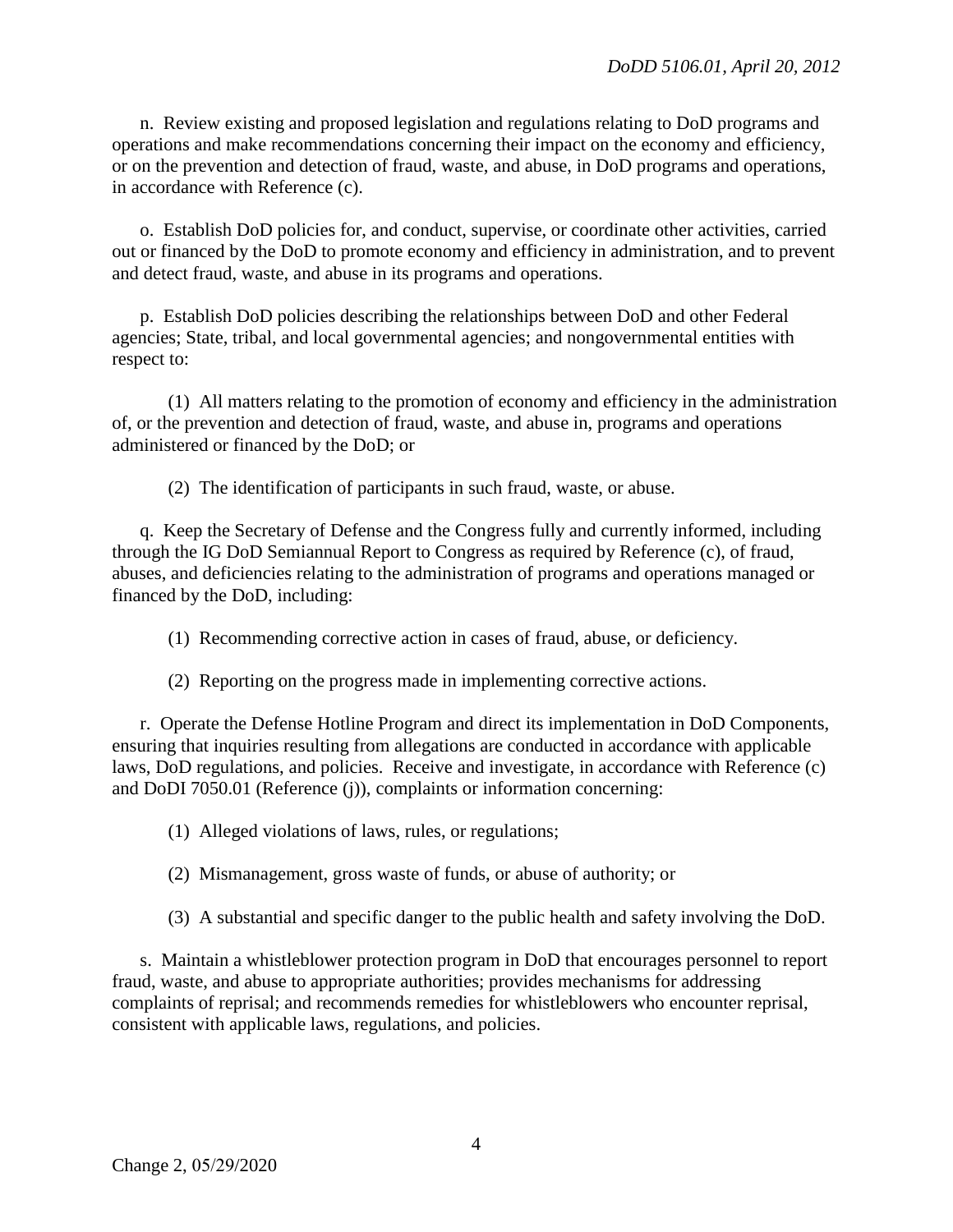(1) Receive and investigate complaints of reprisal made by civilian appropriated-fund employees in a manner generally in accordance with sections 1221(e) and 2302 of Reference (d)*,* and Reference (c).

(2) Provide oversight, as appropriate, on investigations conducted by DoD Components into allegations of reprisal made by civilian appropriated-fund employees, to include employees of Defense Intelligence Components.

(3) Receive and investigate complaints of reprisal for making disclosures protected by statute, consistent with sections 1034, 1587, and 2409 of Reference (b), as implemented by DoDD 7050.06, DoDD 1401.03, subpart 3.9 of the Federal Acquisition Regulation, or Defense Federal Acquisition Regulation Supplement 203.9, as applicable (References (k) through (n), respectively).

(4) Receive and investigate complaints of reprisal related to command-directed evaluations for mental health of members of the Military Services, in accordance with section 1090a of Title 10, U.S.C., and DoDI 6490. 04 (References (b) and (o)).

(5) Provide oversight, as appropriate, on investigations conducted by DoD Components into allegations of improper mental health evaluations made by military personnel.

t. Serve as the initial point of contact within the DoD for Defense contractors and subcontractors to disclose potential civil or criminal fraud-related matters that affect their contractual relationships with the DoD; and manage the DoD Contractor Disclosure Program, in accordance with DoDI 5505.15 (Reference (p)).

u. Receive and evaluate, consistent with section 8H of Reference (c), complaints or information with respect to an urgent concern, which may have been, or may be reported to Congress, by an employee of the Defense Intelligence Agency (DIA), National Geospatial-Intelligence Agency (NGA), National Reconnaissance Office (NRO), National Security Agency/Central Security Service (NSA/CSS), or a contractor of any of those Defense Agencies.

v. Receive and investigate allegations of misconduct made against senior DoD officials, in accordance with DoDD 5505.06 (Reference (q)). Provide oversight, as appropriate, on investigations conducted by the DoD Components into allegations against senior officials.

w. Ensure that DoD Intelligence IGs are granted access to DoD information necessary for the performance of their duties.

x. Audit, evaluate, monitor, and review the programs, policies, procedures, and functions of the DoD Intelligence Components to ensure that intelligence resources, including those funded through the National Intelligence Program, are properly managed. Such actions shall be coordinated, as appropriate, with the Assistant to the Secretary of Defense for Intelligence Oversight to determine respective areas of responsibility, in accordance with DoDD 5148.11 [\(Reference \(r\)\).](#page-9-0)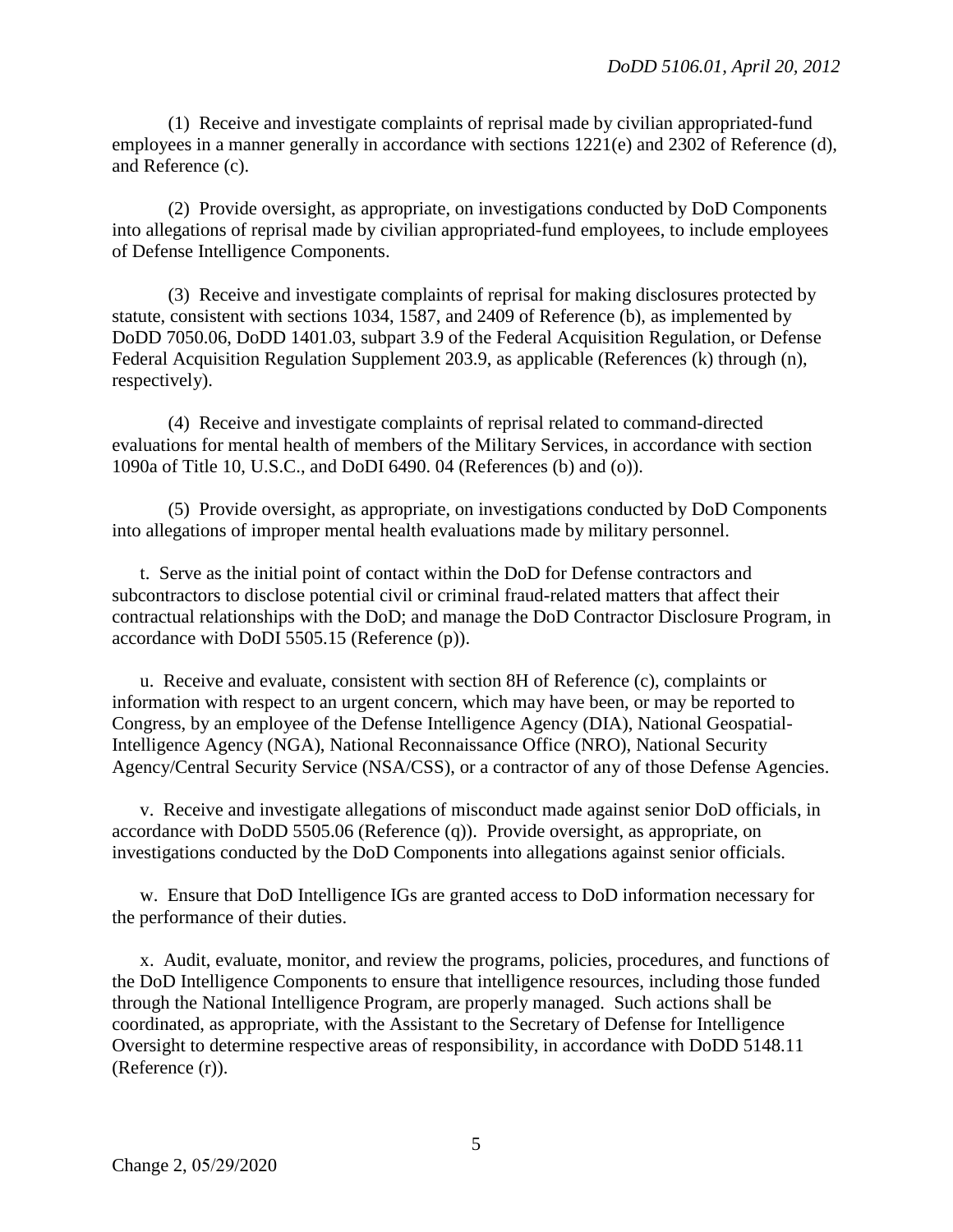y. Investigate computer intrusion matters affecting the Global Information Grid, as the IG DoD considers appropriate.

z. Participate in appropriate initiatives and advisory groups to promote economy, efficiency, and integrity, and reduce vulnerability to waste, fraud, and abuse.

aa. Share information as broadly as possible, except where limited by law, regulation, or policy, by presenting information in a visible, accessible, and understandable manner, in accordance with DoDI 8320.02 (Reference (s)).

ab. Organize, direct, and manage the OIG DoD and all its assigned resources.

ac. Serve as the proponent for the Defense IG system for IGs assigned to all DoD Components to include:

(1) Coordinating and clarifying DoD policy regarding IG duties, responsibilities, functions, and training.

(2) Developing, coordinating, conducting, and providing uniform training and certification, as IG DoD considers appropriate, regarding Joint IG duties, responsibilities, and functions.

(3) Other responsibilities and functions regarding the Combatant Command IGs, pursuant to DoDD 5106.04 (Reference (t)).

ad. Respond to requests for investigation, pursuant to section 1213 of Reference (d), from the Special Counsel, Office of the Special Counsel, relating to allegations of violations of law, gross mismanagement, and certain other matters, in accordance with DoDD 5500.19 (Reference (u)).

ae. Pursuant to DoDD 5205.07 (Reference (v)), maintain a sufficient dedicated cadre of Special Access Program (SAP)-trained personnel to perform inspection, investigation, evaluation, and audit functions for DoD SAP and SAP-related activities.

af. Perform the duties as detailed in section 8L of Reference (c), to include comprehensive oversight of all aspects of an overseas contingency operation, if designated lead IG or appointed associate IG.

ag. Perform all other duties the Secretary of Defense may direct, consistent with Reference (c) and other applicable laws and regulations.

#### 6. RELATIONSHIPS

a. In the performance of assigned responsibilities and functions, the IG DoD shall: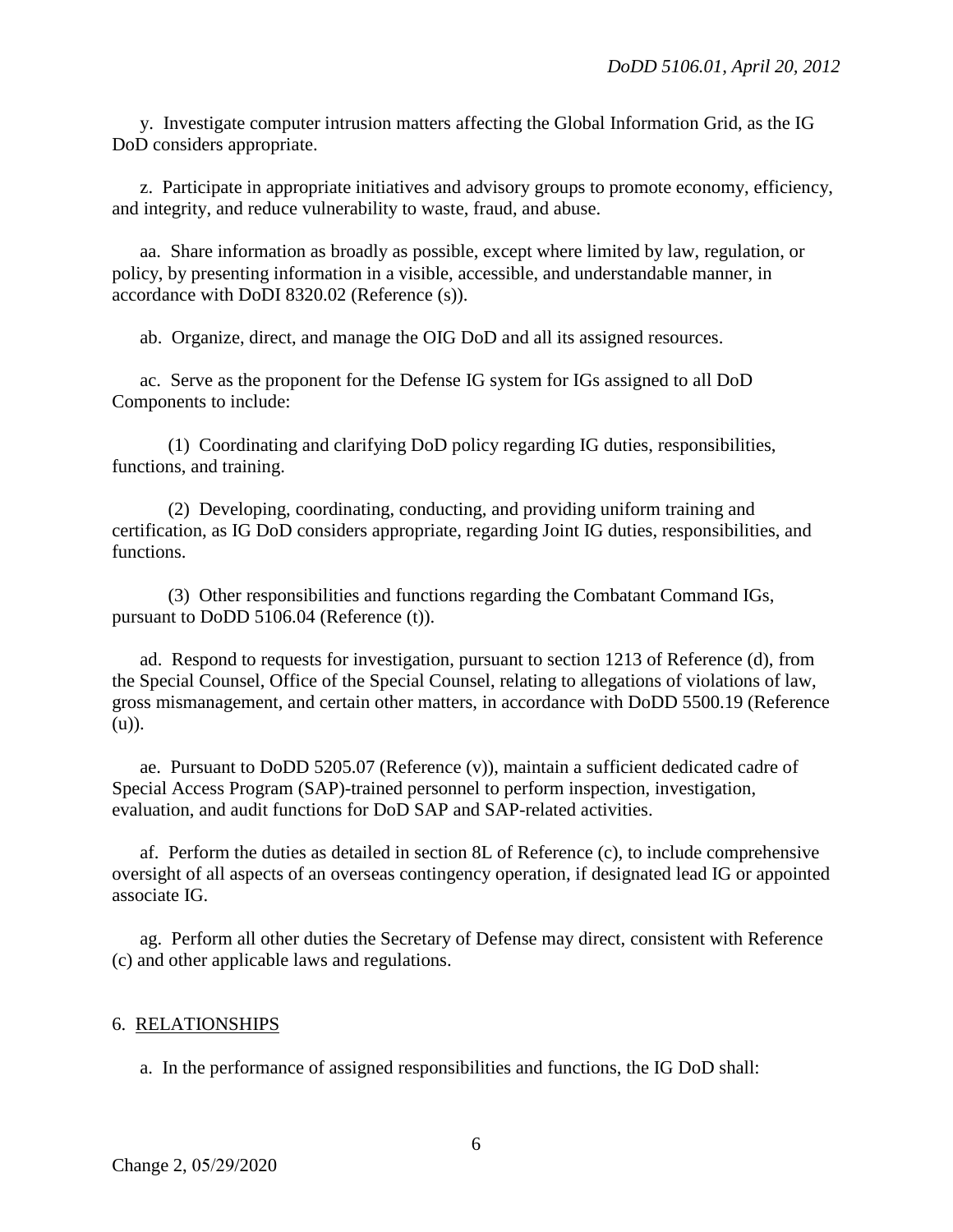(1) Pursuant to section  $3(a)$  of Reference (c), report to and be under the general supervision of the Secretary of Defense and the Deputy Secretary of Defense, but shall not report to, or be subject to supervision by, any other officer of the DoD. Neither the Secretary of Defense nor the Deputy Secretary of Defense shall prevent or prohibit the IG DoD from initiating, carrying out, or completing any audit, investigation, evaluation, or inspection, or from issuing any subpoena during the course of any audit or investigation, except as specified in section 8(b) of Reference (c).

(2) Coordinate actions, as appropriate, with other DoD Components and, unless precluded by the nature of the matter, notify the Heads of the DoD Components concerned before conducting audits, investigations, evaluations, or inspections of matters normally under the jurisdiction of the Heads of the DoD Components.

(3) Give particular regard to the activities of the Comptroller General of the United States, the Office of Special Counsel, and the Intelligence Community Inspector General, with a view toward avoiding duplication of effort and ensuring effective coordination and cooperation.

(4) Report expeditiously to the Attorney General whenever the IG DoD has reasonable grounds to believe there has been a violation of Federal criminal law.

(5) Report expeditiously any suspected or alleged violations of the chapter 47 of Reference (b) (also known as "The Uniform Code of Military Justice") to the Secretary of the Military Department concerned and the Secretary of Defense.

b. Nothing in this Directive shall be construed as limiting the authority and/or operational control of the Secretaries of the Military Departments and the Under Secretary of Defense (Comptroller)/Chief Financial Officer, Department of Defense, over their respective organizations.

7. AUTHORITIES. Pursuant to, or in addition to, the authorities provided in Reference (c), the IG DoD is delegated authority to:

a. Execute warrants and make arrests pursuant to guidelines issued by the Attorney General for special agents of the Defense Criminal Investigative Service (DCIS), in accordance with section 1585a of Reference (b).

b. Access all records (electronic or otherwise), reports, investigations, audits, reviews, documents, papers, recommendations, or other information or material available to any DoD Component.

(1) Except as specifically denied in writing by the Secretary of Defense, pursuant to the authority contained in section 8 of Reference (c) and subparagraph 6.a.(1), no officer, employee, or Service member of any DoD Component may deny the IG DoD, or officials assigned by the IG DoD, access to information, or prevent them from conducting an audit, investigation, evaluation, or inspection.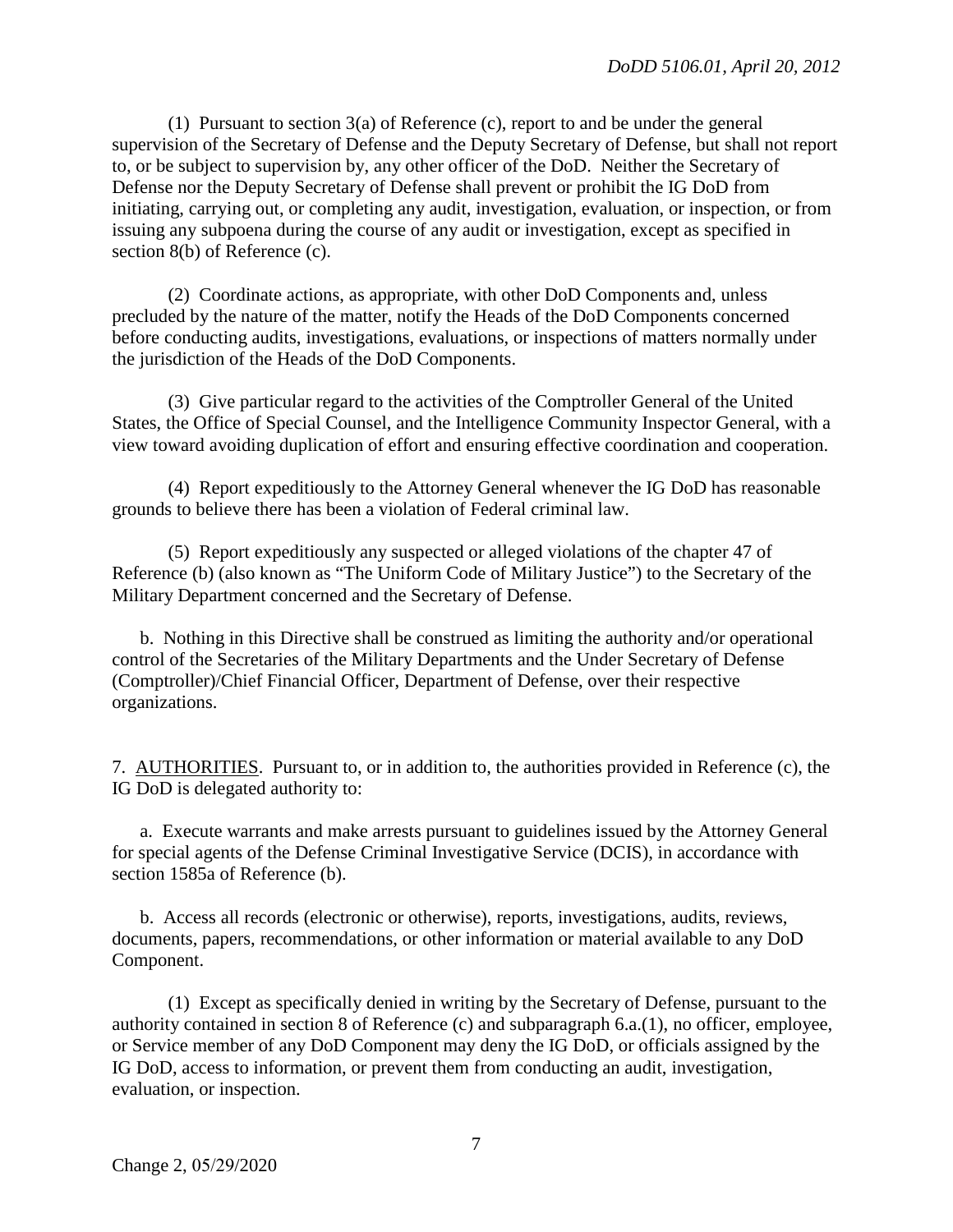(2) OIG DoD officials shall possess the appropriate security clearance and access authorization when classified information is requested.

c. Communicate directly with personnel of other DoD Components on matters related to Reference (c) and this Directive. To the extent practicable, and consistent with the responsibilities and functions of the Military Departments as described in paragraph 6.b., the Head of the DoD Component concerned shall be kept informed of such direct communications. The communication to the Head of the DoD Component may be made through the IG of the Component, if applicable.

d. Request assistance, as needed, from other audit, investigative, evaluation, or inspection units of the DoD Components. In such cases, assistance shall be requested through the Head of the DoD Component concerned.

e. Request information or assistance from any Federal, State, tribal, or local governmental agency, or unit thereof.

f. Obtain sworn statements from individuals on matters that the IG DoD considers appropriate for investigation, pursuant to Reference (c), with due regard for rights and witness protections established by law.

g. Authorize OIG DoD personnel to carry firearms, in accordance with DoDD 5210.56 (Reference (w)).

h. Establish, in DoDIs and one-time Directive-Type Memorandums (DTMs), DoD policy within the authorities and responsibilities assigned herein, including authority to identify collateral responsibilities of other OSD Principal Staff Assistants and the Heads of the DoD Components. This authority shall not be redelegated.

(1) Such DoDIs and DTMs shall be fully coordinated, in accordance with DoDI 5025.01 (Reference (x)).

(2) Further, in areas of assigned responsibilities and functions, the IG DoD has authority to approve and sign other DoDIs, DoD Manuals, and one-time DTMs, in accordance with Reference (x), that implement policy approved by the Secretary of Defense.

(3) Instructions to the Military Departments shall be issued through the Secretaries of the Military Departments. Instructions to the Combatant Commands normally shall be communicated through, and coordinated with, the Chairman of the Joint Chiefs of Staff.

i. Exercise the administrative authorities contained in Enclosure 2.

8. RELEASABILITY. **Cleared for public release**. This Directive is available on the Directives Division Website at https://www.esd.whs.mil/DD/.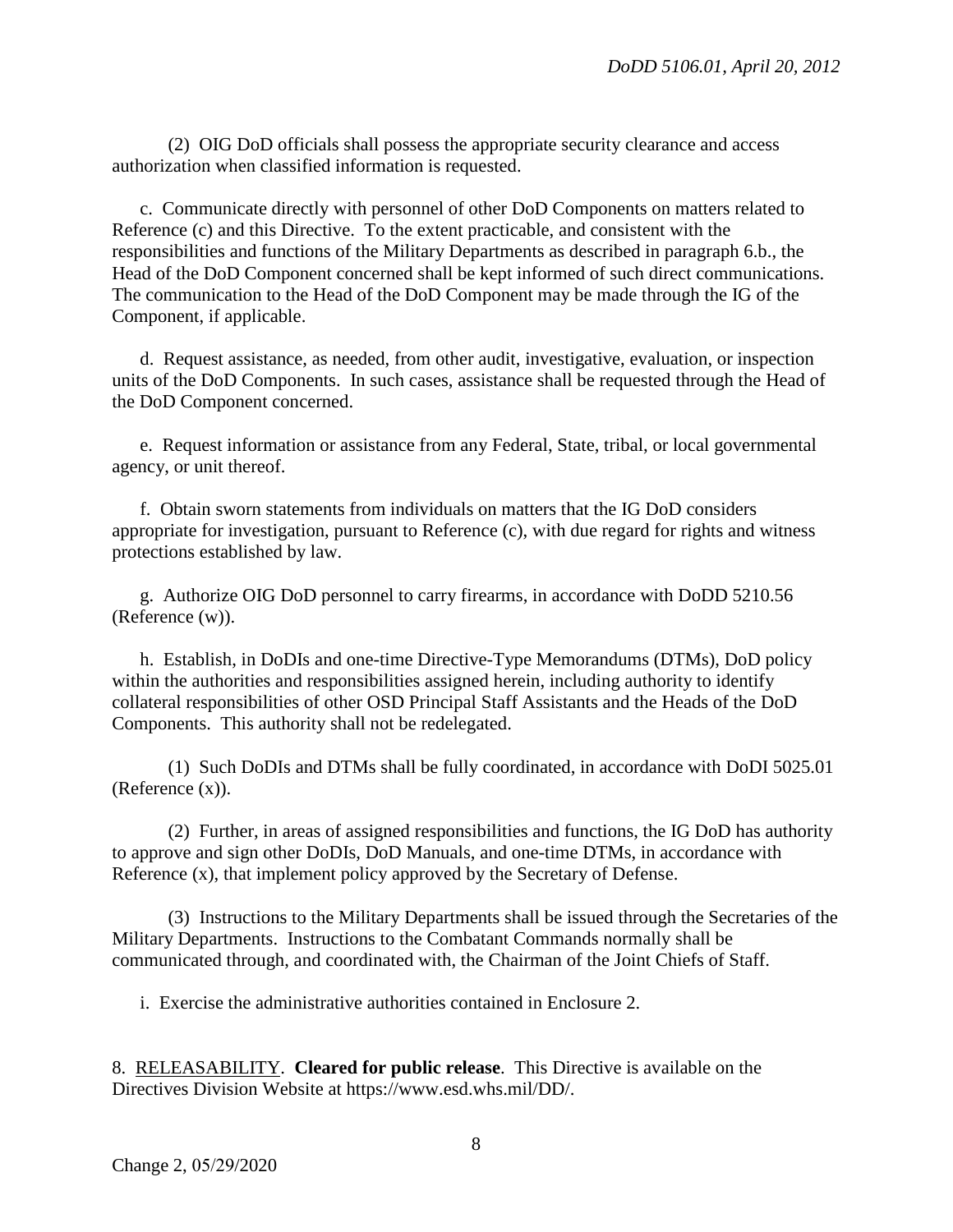9. SUMMARY OF CHANGE 2. This change updates the office of primary responsibility designation and the Directives Division Website address, updates references, and removes expiration language in accordance with current Chief Management Officer of the Department of Defense direction.

10. EFFECTIVE DATE. This Directive is effective April 20, 2012.

Ashton B. Carter

Deputy Secretary of Defense

Enclosures

1. References

2. Delegations of Authority

Glossary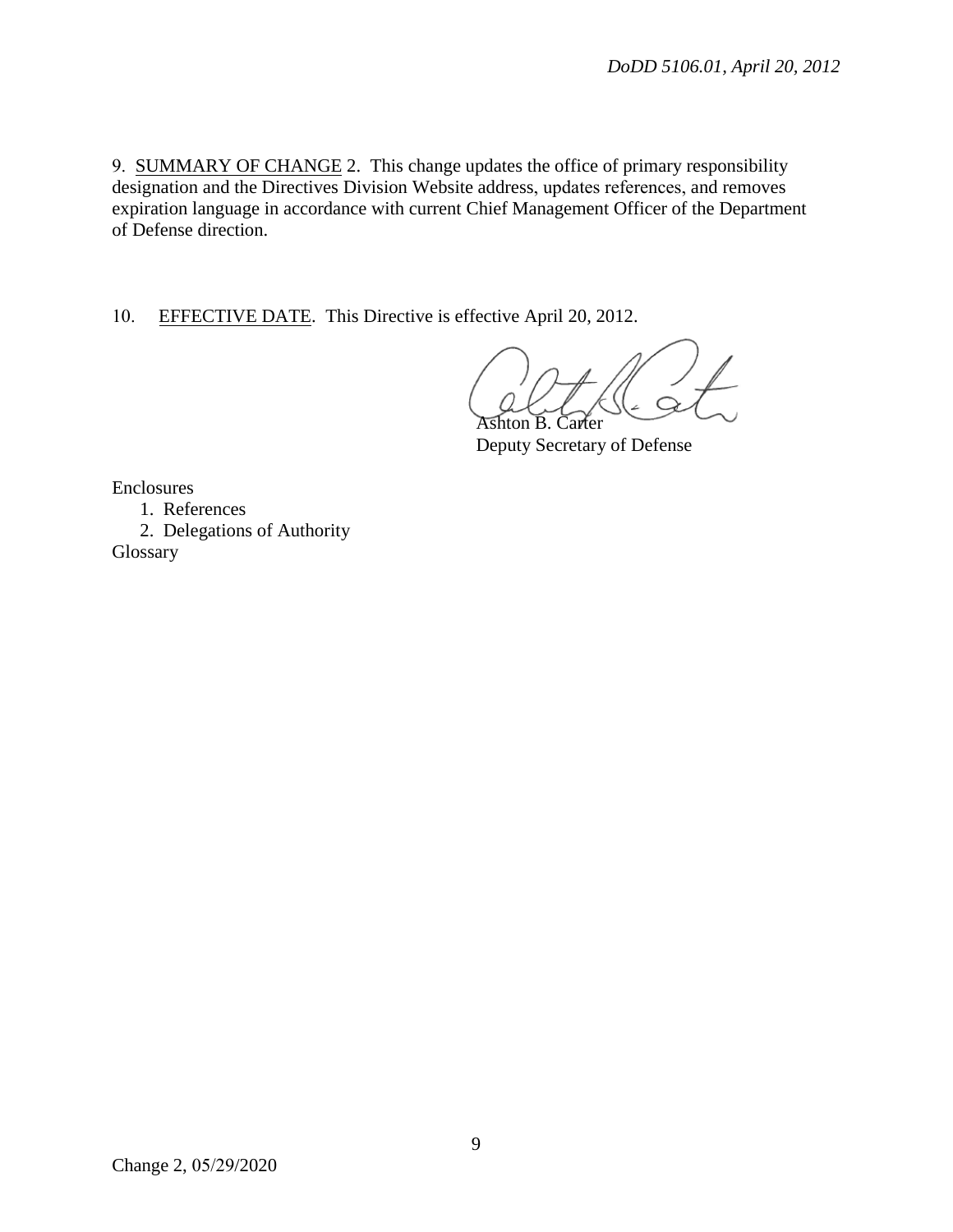# ENCLOSURE 1

## REFERENCES

- (a) DoD Directive 5106.01, "Inspector General of the Department of Defense," April 13, 2006 (hereby cancelled)
- (b) Sections 113, 141, 1034, 1090a, 1585a, 1587, 2409, and chapter 47, of title 10, United States Code
- (c) Inspector General Act of 1978, as amended, title 5, United States Code, Appendix
- (d) Sections [1](#page-9-1)213, 1221 (e), 2302, and  $3345-3349<sup>1</sup>$  of title 5, United States Code
- (e) DoD Directive 3020.04, "Order of Succession Pursuant to Executive Order 13533 and the Federal Vacancies Reform Act of 1998," August 25, 2010
- (f) Chapter 75 of title 31, United States Code (also known as "The Single Audit Act of 1984," as amended")
- (g) DoD Instruction 5525.07, "Implementation of the Memorandum of Understanding Between the Departments of Justice and Defense Relating to the Investigation and Prosecution of Certain Crimes," March 5, 2020
- (h) DoD Instruction 7650.02, "Engaging with the Government Accountability Office (GAO) on GAO Audits," January 24, 2020
- (i) DoD Instruction 7650.03, "Follow-Up on Inspector General of the Department of Defense (IG DoD) and Internal Audit Reports," December 18, 2014, as amended
- (j) DoD Instruction 7050.01, "DoD Hotline Program," October 17, 2017
- (k) DoD Directive 7050.06, "Military Whistleblower Protection," April 17, 2015
- (l) DoD Directive 1401.03, "DoD Nonappropriated Fund Instrumentality (NAFI) Employee Whistleblower Protection," June 13, 2014, as amended
- (m) Subpart 3.9, Federal Acquisition Regulation, "Whistleblower Protections for Contractor Employees," March 2005
- (n) Defense Federal Acquisition Regulation Supplement 203.9, "Whistleblower Protections for Contractor Employees," February 28, 2014
- (o) DoD Instruction 6490.04, "Mental Health Evaluations of Members of the Military Services," March 4, 2013, as amended
- (p) DoD Instruction 5505.15, "DoD Contractor Disclosure Program," June 16, 2010, as amended
- (q) DoD Directive 5505.06, "Investigations of Allegations Against Senior DoD Officials," June 6, 2013, as amended
- <span id="page-9-0"></span>(r) DoD Directive 5148.11, "Assistant to the Secretary of Defense for Intelligence Oversight (ATSD(IO))," April 24, 2013
- (s) DoD Instruction 8320.02, "Sharing Data, Information, and Information Technology (IT) Services in the Department of Defense," August 5, 2013
- (t) DoD Directive 5106.04, "Defense Inspectors General," May 22, 2014, as amended
- (u) DoD Directive 5500.19, "Cooperation with the United States Office of Special Counsel (OSC)," May 24, 2004
- (v) DoD Directive 5205.07, "Special Access Program (SAP) Policy," July 1, 2010, as amended

<span id="page-9-1"></span><sup>&</sup>lt;sup>1</sup> Sections 3345-3349 are also known as "The Federal Vacancies Reform Act of 1998"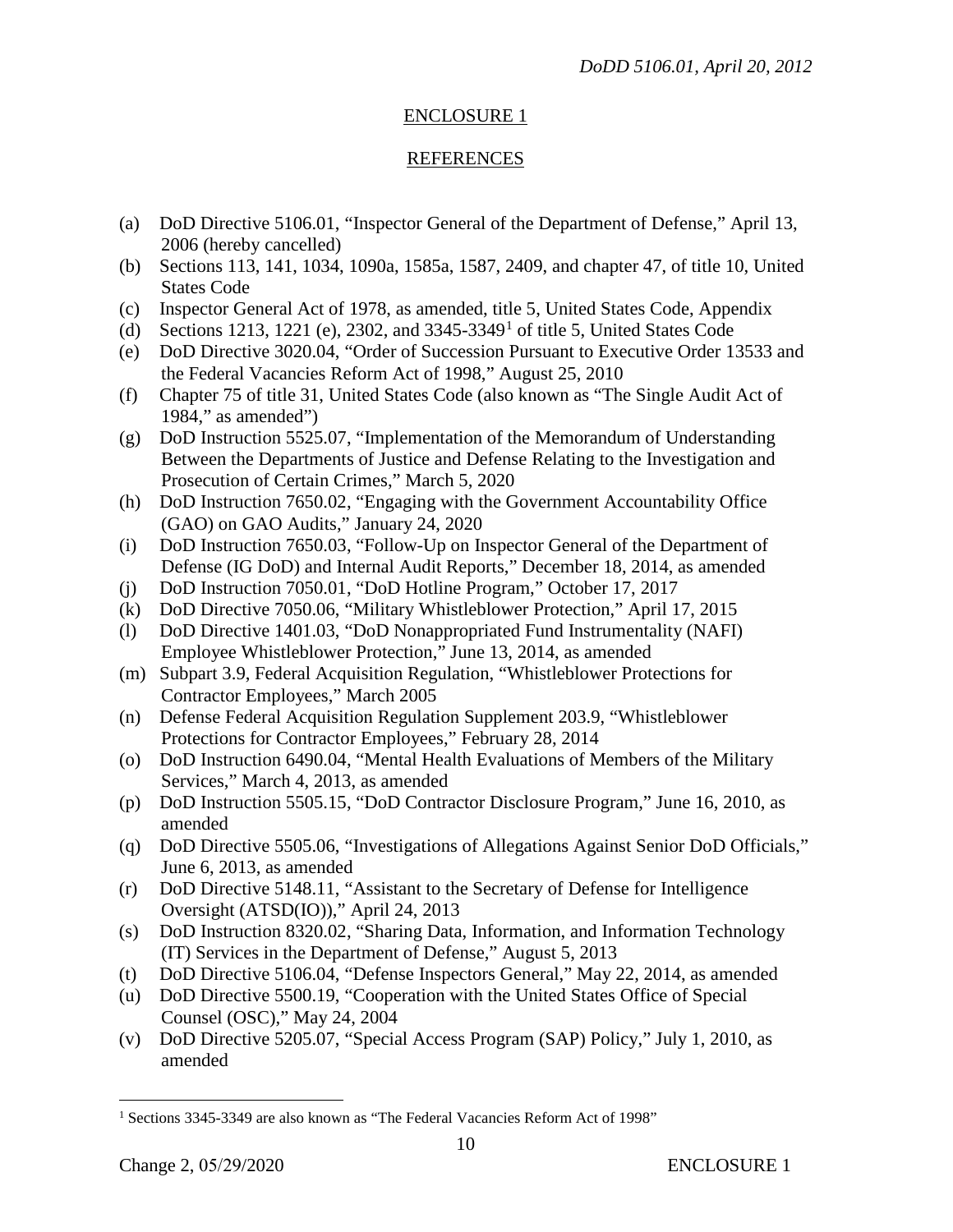- (w) DoD Directive 5210.56, "Arming and The Use of Force," November 18, 2016
- (x) DoD Instruction 5025.01, "DoD Issuances Program," August 1, 2016, as amended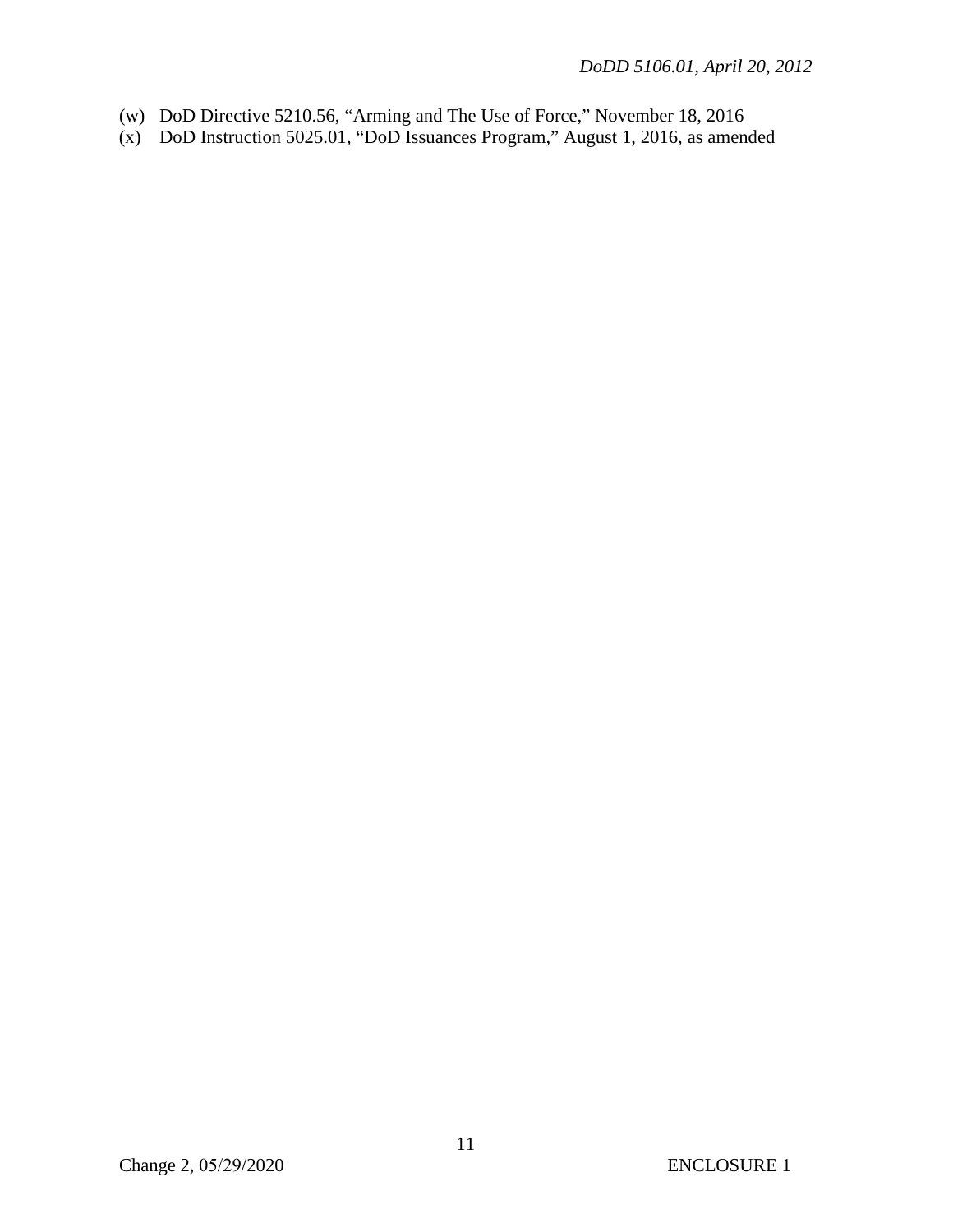## ENCLOSURE 2

## DELEGATIONS OF AUTHORITY

Pursuant to the authority vested in the Secretary of Defense, and in accordance with DoD policies and issuances, the IG DoD or, in the absence of the IG DoD, the person acting for the IG DoD, is hereby delegated authority, as required to acquire, organize, employ, direct, and manage all resources assigned to the OIG DoD for the efficient administration and operation of the OIG DoD, and within assigned resources, to:

a. Use advisory committees and employ temporary or intermittent experts or consultants, as approved by the Secretary of Defense or the Director of Administration and Management, for the performance of OIG DoD functions, in accordance with sections 173 and 174 of title 10, U.S.C.; section 3109(b) of title 5, U.S.C.; and the Federal Advisory Committee Act, as amended, title 5, U.S.C. Appendix; and DoDI 5105.04.

b. In accordance with Executive Order 10450, "Security Requirements for Government Employment," April 27, 1953; Executive Order 12968, "Access to Classified Information," August 2, 1995; and DoDD 5200.2, as appropriate:

(1) Designate any position in the OIG DoD as a "sensitive" position.

(2) Authorize, in exceptional circumstances where official functions must be performed prior to the completion of an investigation and adjudication process, temporary access to a sensitive position in the OIG DoD for a limited period to individuals for whom an appropriate investigation is underway.

(3) Initiate personnel security investigations and, if necessary in the interest of national security, suspend access to classified information for personnel assigned, detailed to, or employed by the OIG DoD. Any actions described in this subparagraph shall be taken in accordance with procedures prescribed in DoD 5200.2-R.

c. Authorize and approve:

(1) Travel for OIG DoD civilian personnel in accordance with Joint Travel Regulations (JTR), Volume 2, "Department of Defense Civilian Personnel," current edition.

(2) Temporary duty travel only for military personnel assigned to or detailed to the OIG DoD in accordance with the Joint Federal Travel Regulations, Volume 1, "Uniformed Service Members," current edition.

(3) Invitational travel to persons serving without compensation whose consultative, advisory, or highly specialized technical services are required in a capacity that is directly related to or in connection with OIG DoD activities, pursuant to section 5703 of title 5, U.S.C., and JTR, Volume 2.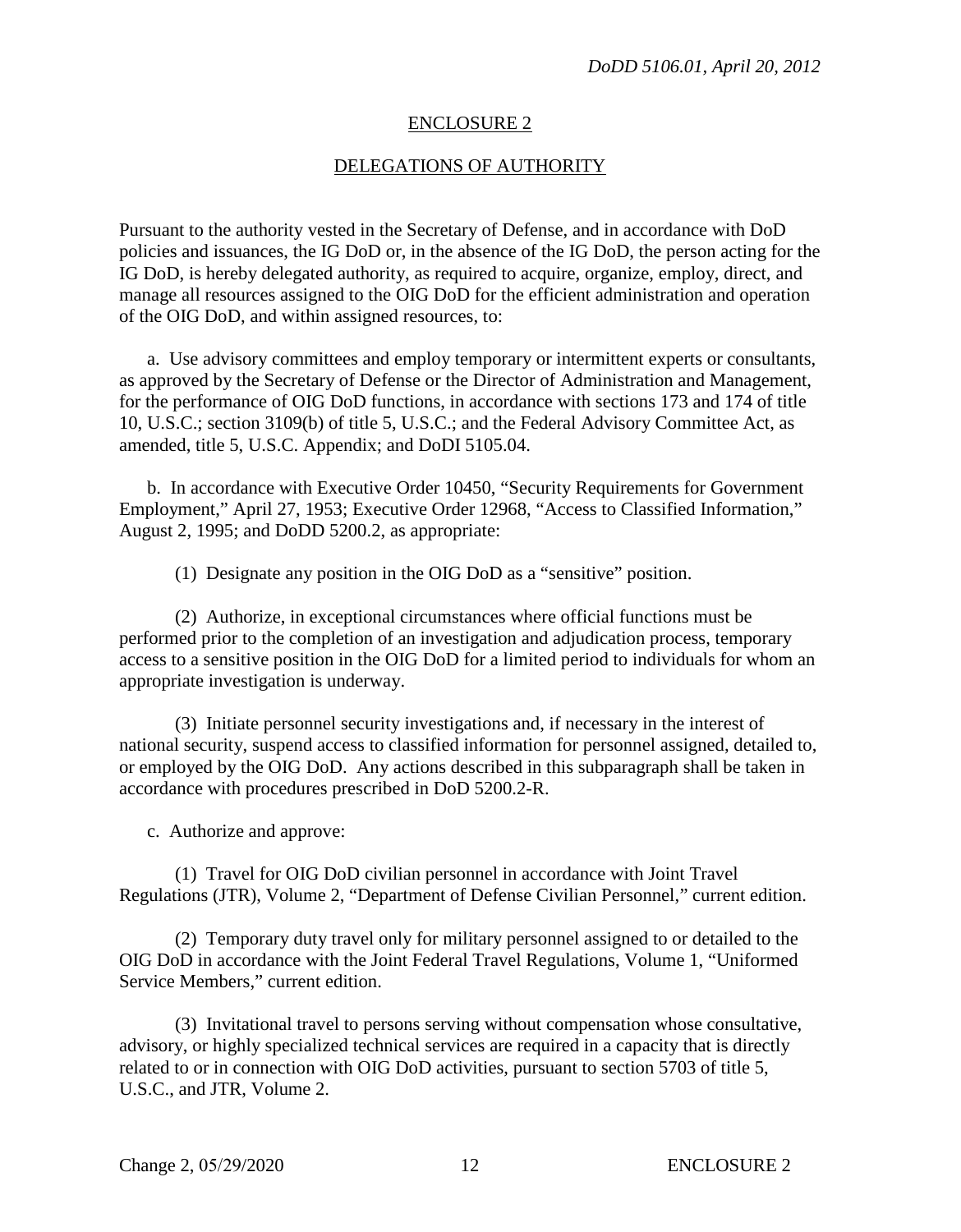d. Approve the expenditure of funds available for travel by military personnel assigned or detailed to the OIG DoD for expenses incident to attendance at meetings of technical, scientific, professional, or other similar organizations in such instances where the approval of the Secretary of Defense, or designee, is required by section 412 of title 37, U.S.C. and sections 4110 and 4111 of title 5, U.S.C. This authority cannot be redelegated.

e. Develop, establish, and maintain an active and continuing Records Management Program, pursuant to section 3102 of title 44, U.S.C. and DoDD 5015.2.

f. Authorize the publication of advertisements, notices, or proposals in newspapers, magazines, or other public periodicals and public media as required for the effective administration and operation of the OIG DoD, in accordance with section 3702 of title 44, U.S.C.

g. Establish and maintain appropriate property accounts for the OIG DoD and appoint boards of survey, approve reports of survey, relieve personal liability, and drop accountability for OIG DoD property contained in the authorized property accounts that has been lost, damaged, stolen, destroyed, or otherwise rendered unserviceable, in accordance with applicable laws and regulations.

h. Issue the necessary security regulations for the protection of property and places under the jurisdiction of the OIG DoD, pursuant to DoDI 5200.08.

i. Establish and maintain, for the functions assigned, an appropriate publications system for the promulgation of common supply and service regulations, instructions, and reference documents, and changes thereto, pursuant to the policies and procedures prescribed in Reference (x).

j. Enter into support and service agreements with the Military Departments, other DoD Components, or other Government Agencies, as required, for the effective performance of responsibilities and functions assigned to the OIG DoD.

k. Enter into and administer contracts directly or through the Military Departments, a DoD contract administration services component, or other Federal agency, as appropriate, for supplies, equipment, and services required to accomplish the OIG DoD mission.

l. Exercise Top Secret-Original Classification Authority, in accordance with Executive Order 13526. This authority may not be redelegated.

m. Issue credentials and other identification to officers and employees of the OIG DoD; and contractor employees directly supporting the DCIS Asset Forfeiture Program.

n. Issue photographic identification cards to retired law enforcement officers, in accordance with DoDI 5525.12 and section 926C of title 18, U.S.C.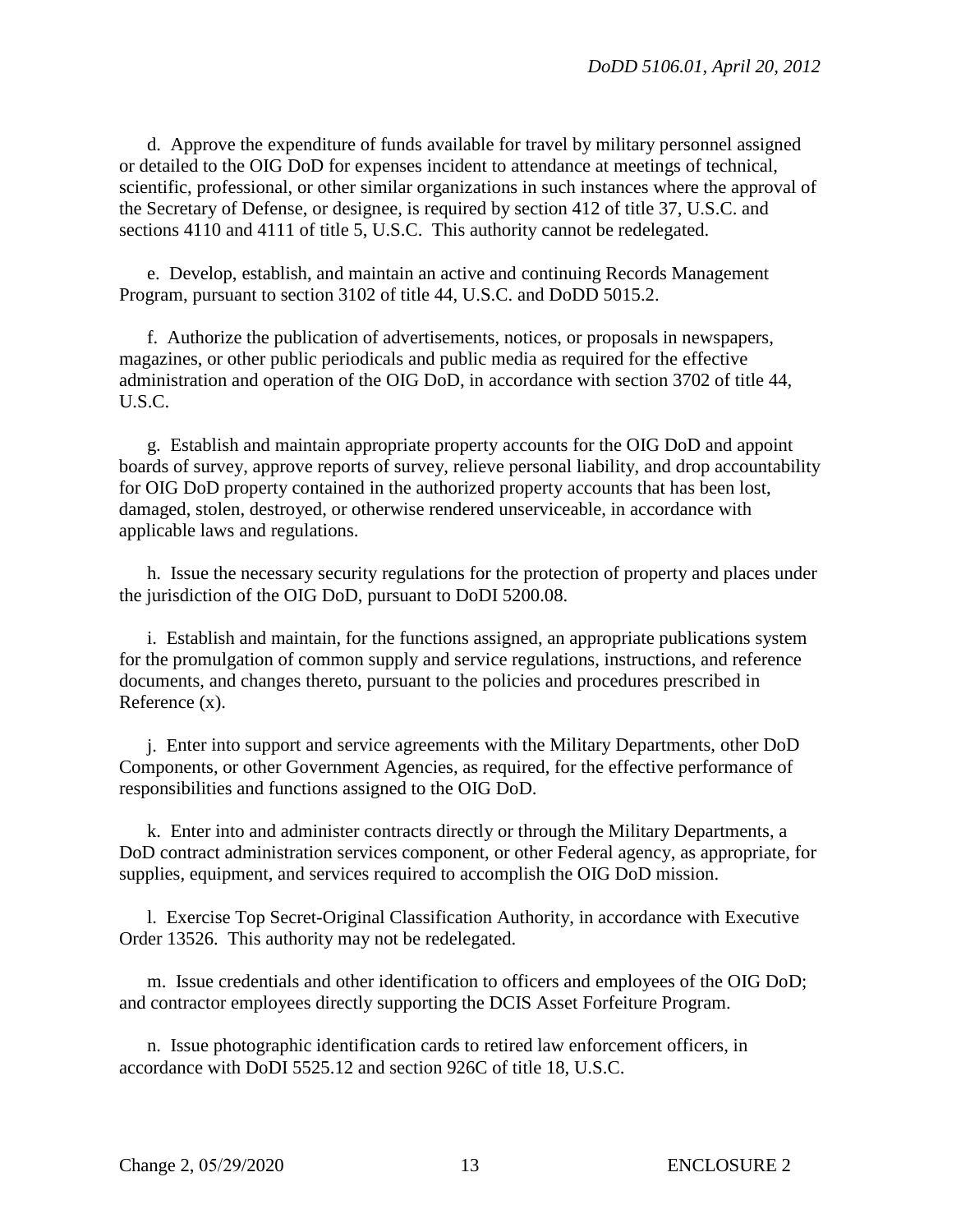o. Maintain an official seal and attest to the authenticity of official records under the seal.

p. Redelegate these authorities, as appropriate, and in writing, except as otherwise specifically indicated above or as otherwise provided by law or regulation.